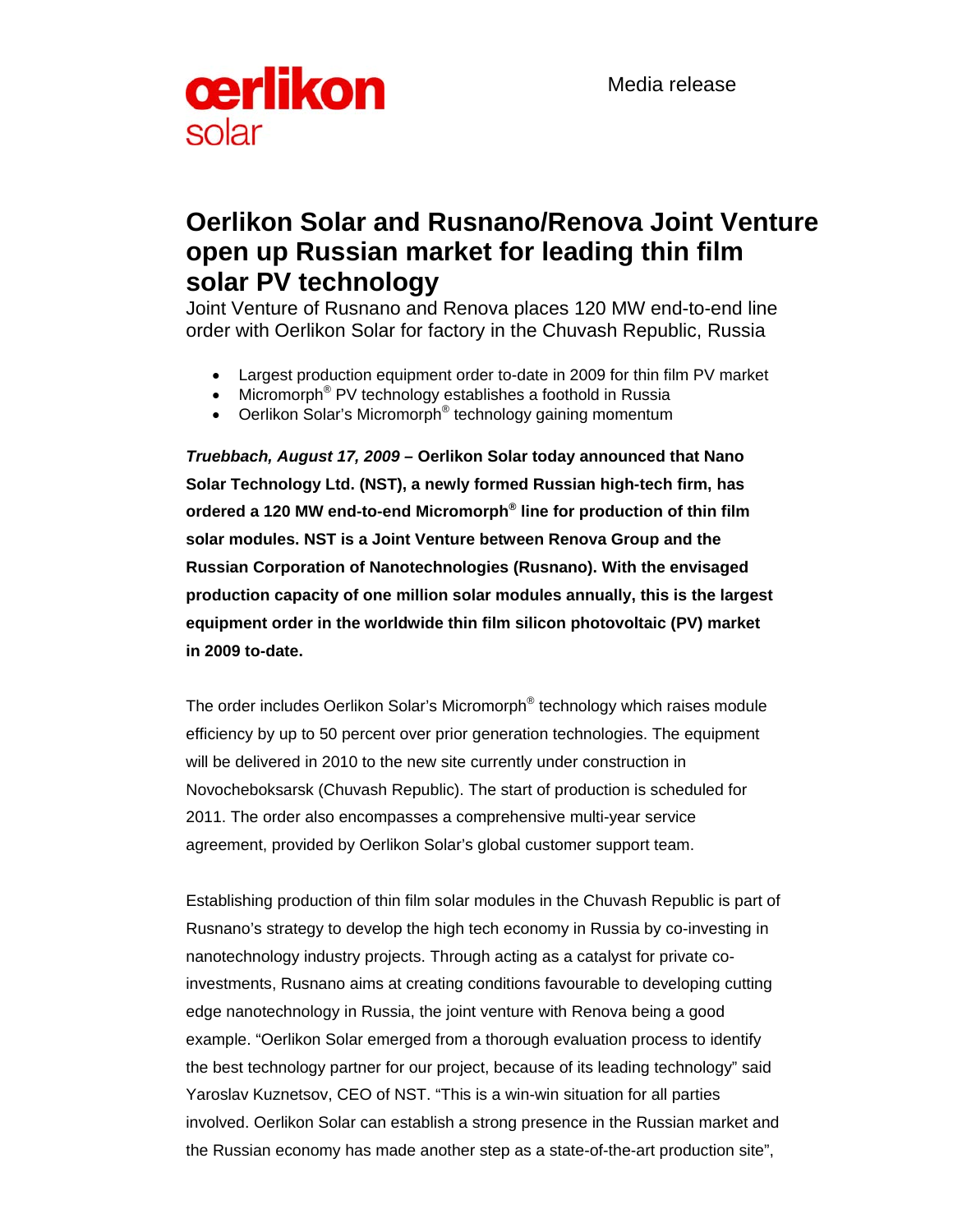

Page 2 continued Yaroslav Kuznetsov. In addition to the planned production line from Oerlikon, Rusnano plans to set up a major research center that will focus on increasing the effectiveness of the solar modules in cooperation with the Ioffe Physical Technical Institute of the Russian Academy of Sciences.

The Joint Venture of Rusnano and Renova will be the latest Micromorph® end-toend line customer for Oerlikon Solar to take advantage of the company's proven high-performance low cost PV module production solution. It will deliver Micromorph<sup>®</sup> PV modules to serve the growing market for solar PV applications. The company will address PV markets such as Spain, Italy, Greece and Germany.

Oerlikon Solar's leading edge production solutions are having a major impact on the market as more and more companies launch their production. "Russia and the Commonwealth of Independent States offer great market potential for Oerlikon in the medium and long-term", said Oerlikon CEO Dr. Uwe Krueger. Already today, the Oerlikon Segments Coating, Vacuum, Textile and Drive Systems are conducting business in Russia. With the substantial order from NST, Oerlikon Solar established itself in this important economic zone as well. "The contract confirms our leading edge technology and our unique ability to quickly implement and scale up commercially successful mass production of thin film solar modules. The 120 MW Micromorph<sup>®</sup> end-to-end production line will position NST as a key player among thin film PV manufacturers", continued Dr. Uwe Krueger, CEO of OC Oerlikon. Oerlikon Solar is committed to the highest quality of customer support and is taking great measures to ensure that resources and delivery capabilities grow to meet the needs of future expansion in the solar industry.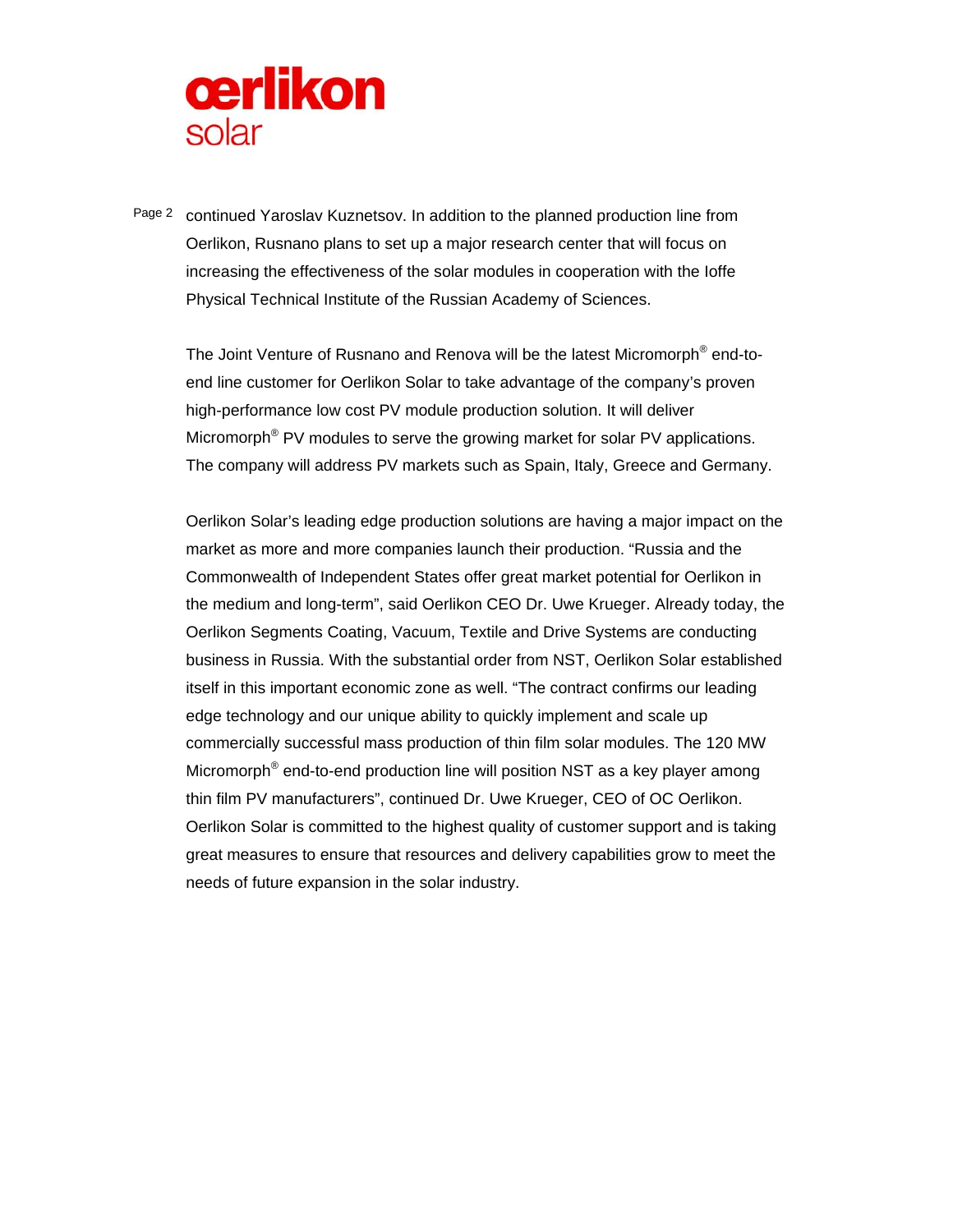

## Page 3 **Oerlikon Solar's technology gaining momentum**

In addition to expansion into new markets, several existing Oerlikon Solar customers have recently announced new off-take agreements to deliver PV panels manufactured on Oerlikon Solar's end-to-end lines. HelioSphera (Greece) announced the signing of a long term supply agreement with Techno Spot, a major Italian distributor of photovoltaic modules and components. Under this agreement, HelioSphera will supply a minimum of 9 MW of Micromorph<sup>®</sup> thin film modules between 2009 and 2010. German based Sinosol AG has announced agreements with two Taiwanese Oerlikon Solar customers for a total of 68 MW.

"We clearly see improving market conditions for the solar PV industry at mid-year showing a mid- to long-term growth trend in demand for overall renewable energy and especially for solar PV applications", stated Oerlikon CEO Uwe Krueger.

According to a recently published study by New Energy Finance, new investments in clean energy worldwide rallied in the second quarter of 2009, reaching USD 24.3bn, almost double the amount invested worldwide during Q1 2009. According to New Energy Finance, this improving trend in Q2 was led by investments in asset finance for large solar and wind energy projects.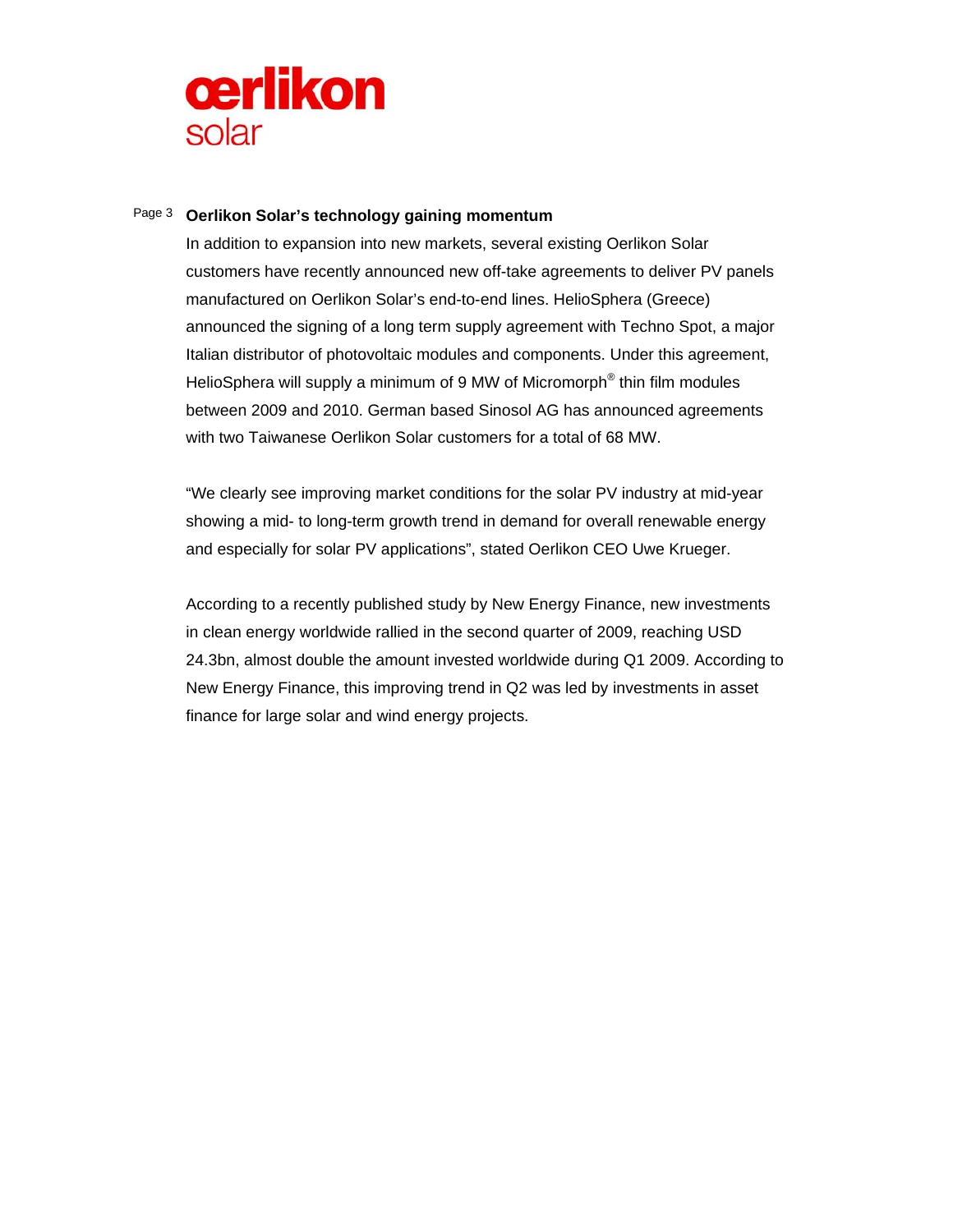

Page 4 For further information, please contact:

| Burkhard Böndel                          | <b>Frank Heffter</b>           |
|------------------------------------------|--------------------------------|
| <b>Oerlikon Corporate Communications</b> | Oerlikon Investor Relations    |
| Tel. +41 58 360 96 05                    | Tel. +41 58 360 96 22          |
| Fax +41 58 360 91 93                     | Fax +41 58 360 91 93           |
| pr@oerlikon.com                          | ir@oerlikon.com                |
| Contact Rusnano                          | Contact Renova                 |
| Elena Kovaleva                           | Daniel Grotzky                 |
| Head of the Corporate Communications     | Spokesperson                   |
| Tel. +7 495 542 4425                     | Tel.: +41 43 210 95 63         |
| Fax +7 495 542 4434                      | Fax: +41 43 210 95 69          |
| press@rusnano.com                        | daniel.grotzky@renova-group.ch |

### *About Oerlikon*

*Oerlikon (SIX: OERL) is one of the world's leading international high-tech industrial groups specializing in machine and plant engineering. The company is a leader in the field of industrial solutions and innovative technologies for textile manufacture, thin film solar and thin film coating, drive, precision and vacuum systems. With roots in Switzerland and a long tradition stretching back 100 years, Oerlikon is a global player with a workforce of almost 18 000 at 180 locations in 37 different countries. The company's sales amounted to CHF 4.8 billion in 2008 and it ranks either first or second in the respective global markets.* 

#### *About Oerlikon Solar*

*Oerlikon Solar offers field proven equipment and end-to-end manufacturing lines for the mass production of thin film silicon solar modules. Engineered to reduce device cost and maximize productivity, its end-to-end solutions are fully automated, high yield, high uptime, and low maintenance. The production lines are complete systems, yet modular and upgradeable in both throughput and process technology. As a global leader in thin film PV technology, the company provides its customers with extensive experience in both*  amorphous and high-efficiency Micromorph<sup>®</sup> tandem technology. Oerlikon Solar is ranked *"global number one solar turnkey line supplier" by VLSI and has been named winner of the 2009 CELL AWARD for the "best technical product for thin film module manufacturing". Oerlikon Solar is headquartered in Switzerland, has over 750 employees in 13 locations world wide and maintains sales and service centers in the USA, Europe and China, Taiwan, Korea, Singapore and Japan.*